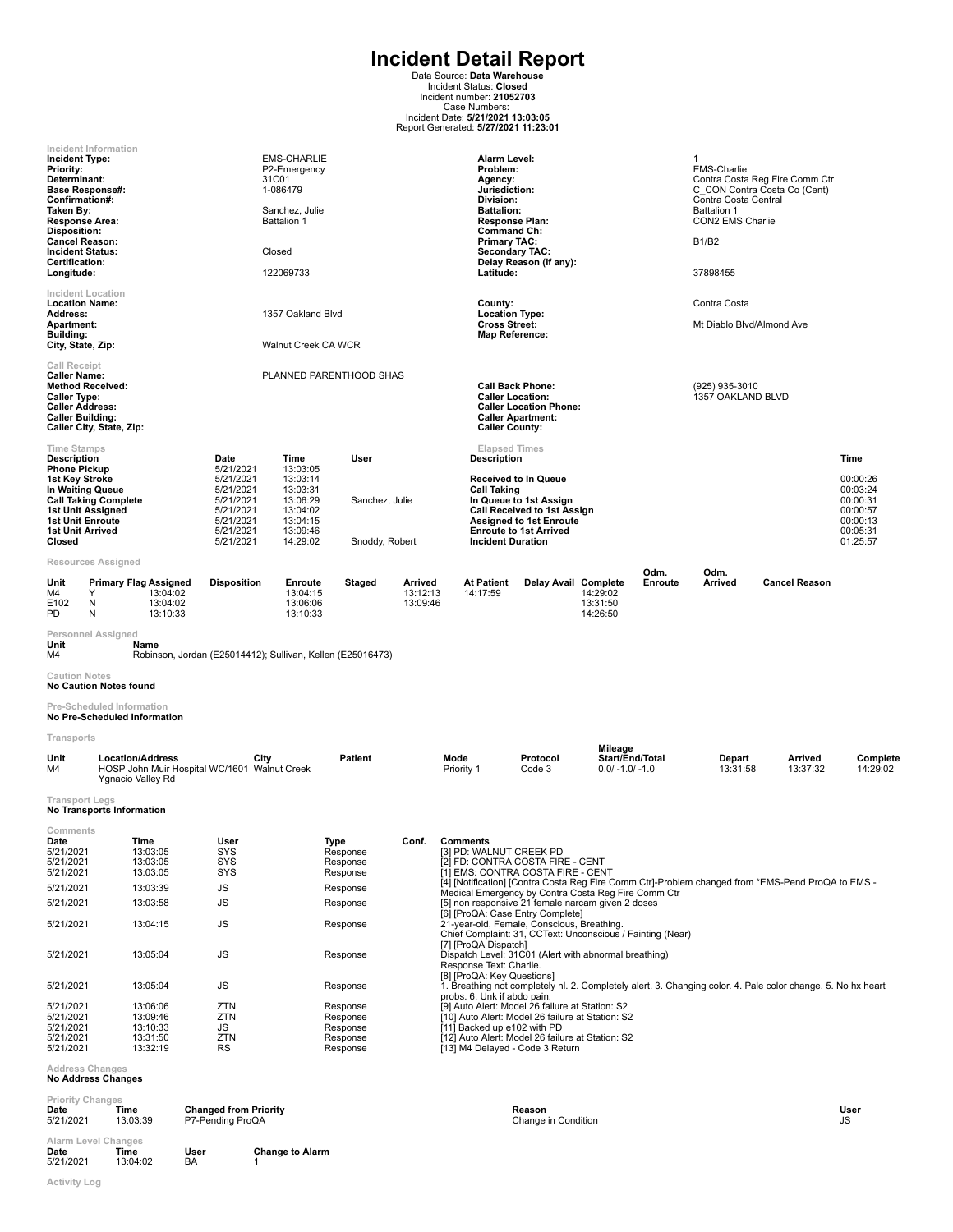| Date<br>5/21/2021      | Time<br>13:03:31     | Radio                                 | Activity<br><b>ANI/ALI Statistics</b>                  |                                                           | Location |                                                                 | Log Entry                                                                       | INT Insert: May 21 2021 13:03:05 / INT SendNP: May 21 2021<br>13:03:04 / WS RecvNP:May 21 2021 13:03:04 / WS Process:May |             | User<br>JS       |
|------------------------|----------------------|---------------------------------------|--------------------------------------------------------|-----------------------------------------------------------|----------|-----------------------------------------------------------------|---------------------------------------------------------------------------------|--------------------------------------------------------------------------------------------------------------------------|-------------|------------------|
| 5/21/2021              | 13:03:31             |                                       |                                                        |                                                           |          |                                                                 | 21 2021 13:03:31                                                                |                                                                                                                          |             |                  |
| 5/21/2021<br>5/21/2021 | 13:03:31<br>13:03:31 |                                       | Incident in Waiting Queue<br>Incident in Waiting Queue | Waiting Pending Incident Time                             |          |                                                                 |                                                                                 | Waiting Pending Incident Time Warning timer expired                                                                      |             |                  |
| 5/21/2021              | 13:03:39             |                                       | Warning<br>Incident Priority Change                    |                                                           |          |                                                                 | Emergency due to Change in Condition                                            | Incident priority changed from P7-Pending ProQA to P2-                                                                   |             | JS               |
| 5/21/2021              | 13:03:39             |                                       | Warning                                                | Waiting Pending Incident Time                             |          |                                                                 |                                                                                 | Waiting Pending Incident Time Warning timer expired                                                                      |             |                  |
| 5/21/2021              | 13:03:41             |                                       | Clear                                                  | Incident in Waiting Queue Timer                           |          |                                                                 |                                                                                 |                                                                                                                          |             |                  |
| 5/21/2021              | 13:03:41             |                                       | Warning                                                | Remove Waiting Pending Incident                           |          |                                                                 |                                                                                 | Removing Waiting Pending Incident Time Warning timer expired                                                             |             |                  |
| 5/21/2021<br>5/21/2021 | 13:03:51<br>13:03:51 |                                       | Incident Late                                          | Pending Incident Time Warning                             |          |                                                                 |                                                                                 | Pending Incident Time Warning timer expired                                                                              |             |                  |
| 5/21/2021              | 13:03:54             |                                       | Read Comment                                           |                                                           |          |                                                                 |                                                                                 | Comment for Incident 380 was Marked as Read.                                                                             |             | BA               |
| 5/21/2021<br>5/21/2021 | 13:03:54<br>13:03:56 |                                       | Read Incident<br>Initial Assignment                    |                                                           |          |                                                                 | Incident 380 was Marked as Read.                                                | The following unit(s) is (are) recommended for assignment: M4                                                            |             | BA<br>BA         |
| 5/21/2021              | 13:04:02             | E102                                  | DI                                                     |                                                           |          | 1357 Oakland Blvd                                               | (00:07:21), E102 (00:01:09)<br>Response Number (1-086480)                       |                                                                                                                          |             | <b>BA</b>        |
| 5/21/2021<br>5/21/2021 | 13:04:02<br>13:04:02 | M4                                    | DI                                                     | Incident Primary TAC Channel                              |          | 1357 Oakland Blvd<br>1357 Oakland Blvd                          | Response Number (1-086479)                                                      | Primary TAC Channel B1/B2 has been added.                                                                                |             | BA<br>BA         |
| 5/21/2021              | 13:04:02             |                                       | Channel                                                | Recommended Primary TAC                                   |          | 1357 Oakland Blvd                                               | for 21052703.                                                                   | Primary TAC Channel B1/B2 in Group Central Fire recommended BA                                                           |             |                  |
| 5/21/2021              | 13:04:02             | M4                                    | Incident Timer Clear                                   |                                                           |          |                                                                 | Incident Timer Cleared                                                          |                                                                                                                          |             | ТC               |
| 5/21/2021<br>5/21/2021 | 13:04:15<br>13:05:04 |                                       | RE<br>ProQA                                            |                                                           |          | 1357 Oakland Blvd<br>1357 Oakland Blvd                          | ProQA determinant sent                                                          | Responding From = CONCORD AVE to SR 242 S\SR 242 S                                                                       |             | JS               |
| 5/21/2021<br>5/21/2021 | 13:05:38<br>13:05:59 |                                       | <b>Read Comment</b><br><b>UserAction</b>               |                                                           |          |                                                                 | User clicked Exit/Save                                                          | Comment for Incident 380 was Marked as Read.                                                                             |             | BA<br><b>BA</b>  |
| 5/21/2021              | 13:06:06             | E102                                  | <b>Station Alert</b>                                   |                                                           |          |                                                                 | Model 26 failure at Station: S2                                                 |                                                                                                                          |             | ZTN              |
| 5/21/2021<br>5/21/2021 | 13:06:06<br>13:06:23 | E102                                  | RE<br>UserAction                                       |                                                           |          | 1357 Oakland Blvd                                               | Responding From = Civic Dr\Locust St.<br>User clicked Exit/Save                 |                                                                                                                          |             | BA<br>VO         |
| 5/21/2021              | 13:06:29             |                                       | <b>UserAction</b>                                      |                                                           |          |                                                                 | User clicked Exit/Save                                                          |                                                                                                                          |             | JS               |
| 5/21/2021<br>5/21/2021 | 13:06:48<br>13:07:12 |                                       | Read Comment<br><b>UserAction</b>                      |                                                           |          |                                                                 | User clicked Exit/Save                                                          | Comment for Incident 380 was Marked as Read.                                                                             |             | BA<br>BA         |
| 5/21/2021              | 13:08:21             |                                       | <b>UserAction</b>                                      |                                                           |          |                                                                 | User clicked Exit/Save                                                          |                                                                                                                          |             | JM               |
| 5/21/2021<br>5/21/2021 | 13:09:46<br>13:09:46 | E102<br>E102                          | 0S<br><b>Station Alert</b>                             |                                                           |          | 1357 Oakland Blvd                                               | Model 26 failure at Station: S2                                                 |                                                                                                                          |             | ТC<br>ZTN        |
| 5/21/2021              | 13:09:52             |                                       | UserAction                                             |                                                           |          |                                                                 | User clicked Exit/Save                                                          |                                                                                                                          |             | BA               |
| 5/21/2021<br>5/21/2021 | 13:10:33<br>13:10:33 | PD<br>PD                              | DI<br>RE                                               |                                                           |          | 1357 Oakland Blvd<br>1357 Oakland Blvd                          | Response Number: 1-086487;                                                      | Responding From = X_MISCELLANEOUS AGENCY.                                                                                |             | JS<br><b>JS</b>  |
| 5/21/2021<br>5/21/2021 | 13:10:33<br>13:11:33 | E102                                  | Unit Backed up<br><b>UserAction</b>                    |                                                           |          | Oakland Blvd\Mt Diablo Blvd                                     | Backed up with PD<br>User clicked Exit/Save                                     |                                                                                                                          |             | JS<br><b>JO</b>  |
| 5/21/2021              | 13:12:13             | M4                                    | ОS                                                     |                                                           |          | 1357 Oakland Blvd                                               |                                                                                 |                                                                                                                          |             | ТC               |
| 5/21/2021<br>5/21/2021 | 13:12:50<br>13:14:06 |                                       | <b>UserAction</b><br>Read Comment                      |                                                           |          |                                                                 | User clicked Exit/Save                                                          | Comment for Incident 380 was Marked as Read.                                                                             |             | JO<br>BA         |
| 5/21/2021              | 13:14:58             |                                       | <b>UserAction</b>                                      |                                                           |          |                                                                 | User clicked Exit/Save                                                          |                                                                                                                          |             | BA               |
| 5/21/2021<br>5/21/2021 | 13:31:50<br>13:31:50 | E102<br>E102                          | OR.<br><b>Station Alert</b>                            |                                                           |          | 1357 Oakland Blvd                                               | Model 26 failure at Station: S2                                                 |                                                                                                                          |             | тс<br><b>ZTN</b> |
| 5/21/2021<br>5/21/2021 | 13:31:58<br>13:37:32 | M4<br>M4                              | EH<br>AΗ                                               |                                                           |          | HOSP John Muir Hospital WC<br>1601 Ygnacio Valley Rd [HOSP John |                                                                                 |                                                                                                                          |             | RS<br>ТC         |
|                        |                      |                                       |                                                        |                                                           |          | Muir Hospital WC]                                               |                                                                                 |                                                                                                                          |             |                  |
| 5/21/2021<br>5/21/2021 | 13:37:32<br>13:38:29 | M4                                    | <b>Transport Time</b><br><b>UserAction</b>             |                                                           |          |                                                                 | User clicked Exit/Save                                                          | Depart Scene Time: 13:31:58, Arrive Destination Time: 13:37:32 TC                                                        |             | JO               |
| 5/21/2021<br>5/21/2021 | 14:02:32<br>14:07:32 | M4                                    | Incident Late<br><b>Custom Timer</b>                   |                                                           |          |                                                                 | Active incident marked as late                                                  | EMS AH 30 Minute Timer-Unit marked as late.                                                                              |             |                  |
| 5/21/2021              | 14:11:45             |                                       | <b>UserAction</b>                                      |                                                           |          |                                                                 | User clicked Exit/Save                                                          |                                                                                                                          |             | RS               |
| 5/21/2021              | 14:17:59             | M4                                    | <b>TOC</b>                                             |                                                           |          | 1601 Ygnacio Valley Rd [HOSP John<br>Muir Hospital WC]          |                                                                                 |                                                                                                                          |             | ТC               |
| 5/21/2021<br>5/21/2021 | 14:26:50<br>14:28:01 | PD<br>M4                              | OR<br>Incident Late Timer                              |                                                           |          | 1357 Oakland Blvd                                               | Unit Cleared From Incident 21052703                                             |                                                                                                                          |             | BA               |
| 5/21/2021              | 14:28:01             | M4                                    | <b>Custom Timer</b>                                    |                                                           |          |                                                                 |                                                                                 | EMS TOC 10 Minute Timer-Unit marked as late.                                                                             |             |                  |
| 5/21/2021<br>5/21/2021 | 14:29:02<br>14:29:02 | M4                                    | 0R<br>Incident Timer Clear                             |                                                           |          | 1357 Oakland Blvd<br>1357 Oakland Blvd                          | Unit Cleared From Incident 21052703<br>Incident Late Timer cleared for 21052703 |                                                                                                                          |             | RS<br><b>RS</b>  |
| 5/21/2021              | 14:29:02             | M4                                    | Response Closed                                        |                                                           |          | 1357 Oakland Blvd                                               | Response Disposition:                                                           |                                                                                                                          |             | <b>RS</b>        |
| Edit Log<br>Date       | Time                 | Field                                 |                                                        | <b>Changed From</b>                                       |          | <b>Changed To</b>                                               | Reason                                                                          | Table                                                                                                                    | Workstation | User             |
| 5/21/2021              | 13:03:05             | Address                               |                                                        | (Blank)                                                   |          | 1357 OAKLAND BLVD                                               | New Entry                                                                       | Response_Master_Incident CADCC3                                                                                          |             | JS               |
| 5/21/2021<br>5/21/2021 | 13:03:05<br>13:03:10 | Call Back Phone<br>Longitude          |                                                        | 0                                                         |          | (925) 935-3010<br>122069733                                     | (Response Viewer)<br>Entry                                                      | Response_Master_Incident CADCC3<br>Response Master Incident CADCC3                                                       |             | JS<br>JS         |
|                        |                      |                                       |                                                        |                                                           |          |                                                                 | Selected/Returned from<br>GeoLocator                                            |                                                                                                                          |             |                  |
| 5/21/2021              | 13:03:10             | Latitude                              |                                                        | $\pmb{0}$                                                 |          | 37898455                                                        | Entry                                                                           | Response Master Incident CADCC3                                                                                          |             | JS               |
|                        |                      |                                       |                                                        |                                                           |          |                                                                 | Selected/Returned from<br>GeoLocator                                            |                                                                                                                          |             |                  |
| 5/21/2021<br>5/21/2021 | 13:03:10<br>13:03:10 | City<br>Address                       |                                                        | 1357 OAKLAND BLVD                                         |          | <b>Walnut Creek</b><br>1357 Oakland Blvd                        | <b>Updated City</b><br>Entry                                                    | Response Master Incident CADCC3<br>Response Master Incident CADCC3                                                       |             | JS<br>JS         |
|                        |                      |                                       |                                                        |                                                           |          |                                                                 | Selected/Returned from                                                          |                                                                                                                          |             |                  |
| 5/21/2021              | 13:03:10             | ResponsePlanType                      |                                                        | 0                                                         |          | 0                                                               | GeoLocator<br>(Response Viewer)                                                 | Response_Master_Incident CADCC3                                                                                          |             | JS               |
| 5/21/2021              | 13:03:10             | Response Area                         |                                                        |                                                           |          | <b>Battalion 1</b>                                              | (Response Viewer)                                                               | Response Master Incident CADCC3                                                                                          |             |                  |
| 5/21/2021<br>5/21/2021 | 13:03:10<br>13:03:10 | Battalion<br>Division                 |                                                        |                                                           |          | <b>Battalion 1</b><br>Contra Costa Central                      | (Response Viewer)<br>(Response Viewer)                                          | Response Master Incident CADCC3<br>Response Master Incident CADCC3                                                       |             | JS<br>JS<br>JS   |
| 5/21/2021              | 13:03:10             | Jurisdiction                          |                                                        |                                                           |          | C CON Contra Costa Co<br>(Cent)                                 | (Response Viewer)                                                               | Response Master Incident CADCC3                                                                                          |             | JS               |
| 5/21/2021              | 13:03:31             | Problem                               |                                                        |                                                           |          | *EMS-Pend ProQA                                                 | (Response Viewer)                                                               | Response_Master_Incident CADCC3                                                                                          |             | JS<br>JS         |
| 5/21/2021<br>5/21/2021 | 13:03:32<br>13:03:32 | SRA MTZ<br>Map Pg                     |                                                        |                                                           |          | TB:612B5 CM:N13 1547,513                                        | Polygon Lookup                                                                  | Response_User_Data_FieldsCADCC3<br>Response User Data FieldsCADCC3                                                       |             |                  |
| 5/21/2021              | 13:03:34             | ProQaCaseNumber                       |                                                        |                                                           |          | 1836380                                                         | (Response Viewer)                                                               | Incident                                                                                                                 | CADCC3      | JS<br>JS         |
| 5/21/2021<br>5/21/2021 | 13:03:39<br>13:03:39 | Certification Level<br>Incident_Type  |                                                        | <b>EMS-CHARLIE</b>                                        |          | <b>Operations Units</b><br><b>EMS - MEDICAL</b>                 | (Response Viewer)<br>(Response Viewer)                                          | Response Master Incident CADCC3<br>Response Master Incident CADCC3                                                       |             | JS<br>JS         |
| 5/21/2021              | 13:03:39             | Priority_Number                       |                                                        |                                                           |          | <b>EMERGENCY</b>                                                | Change in Condition                                                             | Response_Master_Incident CADCC3                                                                                          |             | JS               |
| 5/21/2021<br>5/21/2021 | 13:03:39<br>13:03:39 | Priority_Description<br>Response Plan |                                                        | P7-Pending ProQA<br>CON2 EMS Charlie                      |          | P2-Emergency<br>CON2 EMS Delta                                  | Change in Condition<br>(Response Viewer)                                        | Response_Master_Incident CADCC3<br>Response Master Incident CADCC3                                                       |             | JS<br>JS         |
| 5/21/2021              | 13:03:39             | Problem                               |                                                        | *EMS-Pend ProQA                                           |          | <b>EMS</b> - Medical Emergency                                  | (Response Viewer)                                                               | Response_Master_Incident CADCC3                                                                                          |             | JS               |
| 5/21/2021<br>5/21/2021 | 13:03:54<br>13:03:54 | Read Comment<br>Read Call             |                                                        | False<br>False                                            |          | True<br>True                                                    | (Response Viewer)<br>(Response Viewer)                                          | Response Master Incident CADCC5<br>Response_Master_Incident CADCC5                                                       |             | BA<br>BA         |
| 5/21/2021              | 13:05:04             | Determinant                           |                                                        |                                                           |          | 31C01                                                           | (Response Viewer)                                                               | Response Master Incident CADCC3                                                                                          |             | JS               |
| 5/21/2021<br>5/21/2021 | 13:05:04<br>13:05:04 | EMD Used<br>CIS Used                  |                                                        | 0<br>0                                                    |          | $\mathbf{1}$<br>null                                            | (Response Viewer)<br>(Response Viewer)                                          | Response Master Incident CADCC3<br>Response_Master_Incident CADCC3                                                       |             | <b>JS<br/>JS</b> |
| 5/21/2021              | 13:05:04<br>13:05:04 | Response Plan<br>Incident Type        |                                                        | CON2 EMS Delta<br><b>EMS - MEDICAL</b>                    |          | CON2 EMS Charlie<br><b>EMS-CHARLIE</b>                          | Updated by ProQA<br>Updated by ProQA                                            | Response Master Incident CADCC3<br>Response Master Incident CADCC3                                                       |             | JS<br>JS         |
| 5/21/2021              |                      |                                       |                                                        | <b>EMERGENCY</b>                                          |          |                                                                 |                                                                                 |                                                                                                                          |             |                  |
| 5/21/2021<br>5/21/2021 | 13:05:04<br>13:05:04 | Certification_Level<br>Problem        |                                                        | <b>Operations Units</b><br><b>EMS</b> - Medical Emergency |          | <b>EMS-Charlie</b>                                              | Updated by ProQA<br>Updated by ProQA                                            | Response_Master_Incident CADCC3<br>Response Master Incident CADCC3                                                       |             | JS<br>JS         |